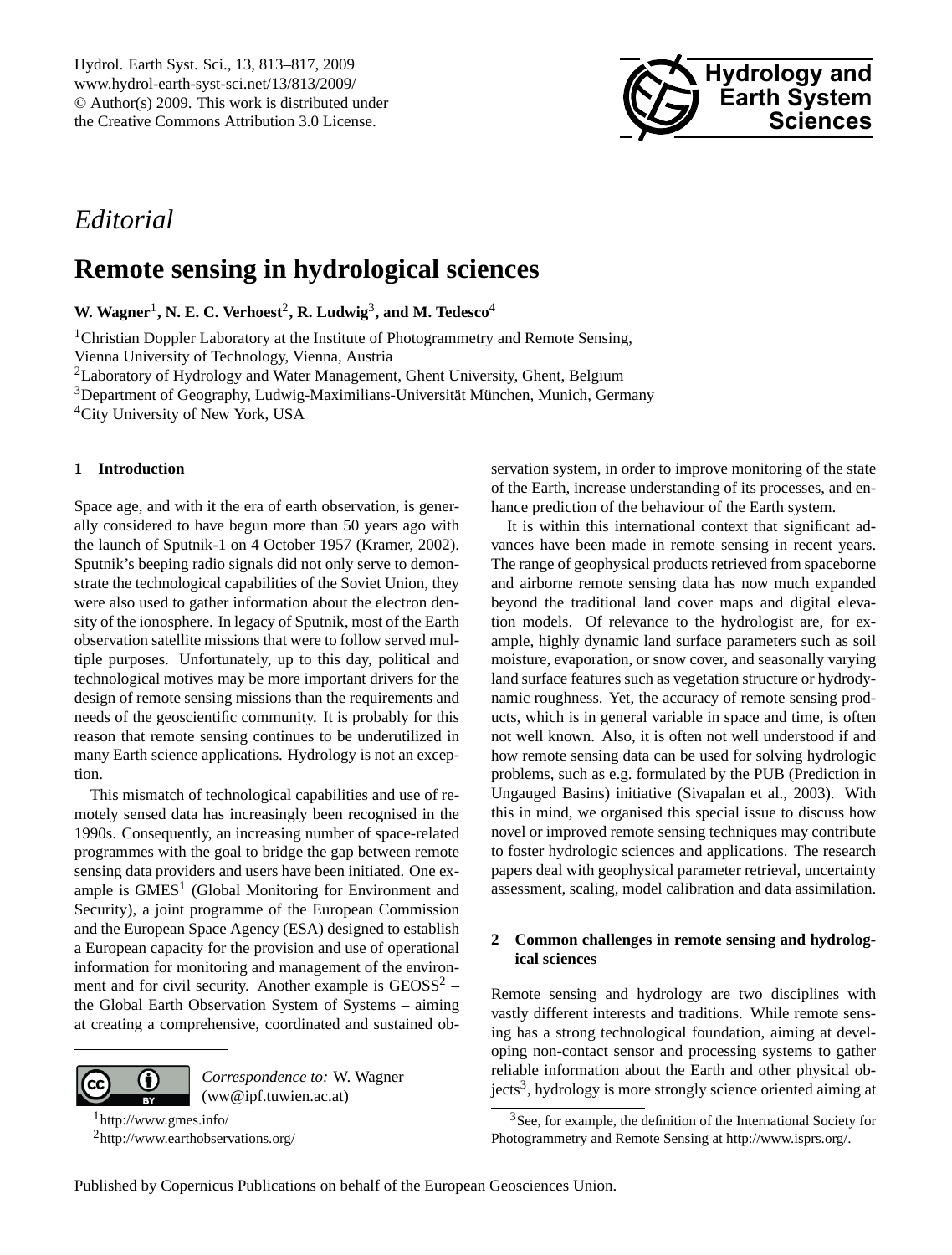describing the occurrence and behaviour of water above, over and through the Earth (Savenije, 2009). Yet, they have many fundamental science questions in common and are complimentary with respect to their principle goals.

One of the scientific issues that is often hotly disputed in both disciplines is model complexity. Complex models that try to solve the problem (e.g. runoff forecasting in hydrology or geophysical parameter retrieval in remote sensing) by considering sub-processes in as much physical detail as possible are often regarded to be superior to more simple, phenological approaches. Yet, both in remote sensing and in hydrology one can make use of only a limited number of measurements for validating and driving the models. Therefore it is often not possible to falsify complex models, simply because different model structures and parameter sets may explain the observations equally well. This equifinality problem is well known in hydrology (Beven, 2001) but probably not yet sufficiently recognised in the field of remote sensing.

Besides the concern that complex hydrological- and remote sensing models may not be falsifiable by observations as called for by the Austrian philosopher Karl Popper (Popper, 1989), the human perception of what processes are most important for the problem at hand may be deeply flawed. This problem was well described by Savenije (2009) for the hydrologic case. He argued that the human being is blinded by the scale at which he/she observes hydrologic processes, while at catchments scales ranging from a few to hundreds of kilometres the dominating processes may be completely different ones. The same is presumably true for remote sensing scientists who, intrigued by the complexity of the land surface, might miss to recognise those features which are most important for the interpretation of the remotely sensed data. This problem is aggravated when working with sensors operating outside the visible part of the electromagnetic spectrum. These wavelength regions (e.g. thermal- and microwave domain) are inaccessible for the human visual perception and are hence less accessible for human cognition.

Considering these challenges, is the often expressed hope that remote sensing can provide reliable data for validating and driving hydrological models justified? Can we make better predictions by using more but nonetheless uncertain data? While it is natural for remote sensing scientists to take on a positivistic view, hydrologists have to be more cautious with their answer to this question (Beven, 2001). Nevertheless, as the following discussion of the special issue papers demonstrates, the integration of remote sensing in hydrological sciences has recently made important progress.

### **3 Remote sensing of soil moisture, snow and evaporation**

The retrieval of soil moisture from active and passive microwave remote sensing data has recently attracted special attention. This is due to the launch preparations for the first two satellites dedicated to the task of soil moisture retrieval, namely the Soil Moisture and Ocean Salinity (SMOS) satellite and the Soil Moisture Active Passive (SMAP) mission, and the increasing availability of global soil moisture products from existing satellite missions (Wagner et al., 2007). The first satellite-based near-real-time soil moisture service was declared operational by EUMETSAT in December 2008. The service is based upon active microwave data acquired by the Advanced Scatterometer (ASCAT) on-board of the Meteorological Operational (METOP) satellite and delivers global 25 km soil moisture data to users within 135 min after sensing (Bartalis et al., 2007). Albergel et al. (2009) present the first validation of the ASCAT soil moisture data using 13 insitu soil moisture monitoring sites in southwestern France. They found that the ASCAT data compare favourably to measurements at 5 cm depth, and if filtered with an exponential function to produce the so-called Soil Water Index (SWI) also to measurements collected at 30 cm depth. The usefulness of the exponential filtering technique to estimate profile soil moisture from surface soil moisture time series was further investigated by Albergel et al. (2008) using in-situ observations and modelled soil moisture data. The authors introduced a recursive formulation of the exponential filter which eliminated the need to store and reprocess long data records. Generally the method was found to work satisfactory, after the characteristic time length of the filter was optimized. Similar results for both the surface and profile soil moisture content were also obtained by Paris Anguela et al. (2008) in the Grand Morin watershed located 35 km east of Paris, France. They used soil moisture data derived from the ERS (European Remote Sensing satellite) scatterometer, which is the predecessor instrument of METOP ASCAT. These three studies showed that the error of the profile soil moisture content may be less than  $0.04 \text{ m}^3 \text{ m}^{-3}$  even though the estimated error of the remotely sensed surface soil moisture data may be higher.

At much finer spatial scales  $\left($  < 100 m) soil moisture may be retrieved from Synthetic Aperture Radar (SAR) data. Given the high sensitivity of SAR measurements to local variations in surface roughness, the retrieval of soil moisture is more challenging than in the case of coarse resolution microwave radiometers and scatterometers. To better constrain the retrieval Mattia et al. (2009) proposed merging SAR retrieval and hydrological modelling. The rational of the approach was to use modelled soil moisture fields as a priori information for the SAR retrieval algorithm to improve the spatial detail and accuracy of the soil moisture maps. Even though the improvements turned out to be modest for their study area in northern Germany, this is considered to be a very promising approach making best use of the information provided by hydrologic models and remote sensing data.

Compared to the retrieval of soil moisture, mapping of snow cover in the visible and near-infrared part of the electromagnetic spectrum might appear a relatively straight forward task given the strong contrast between the reflectance of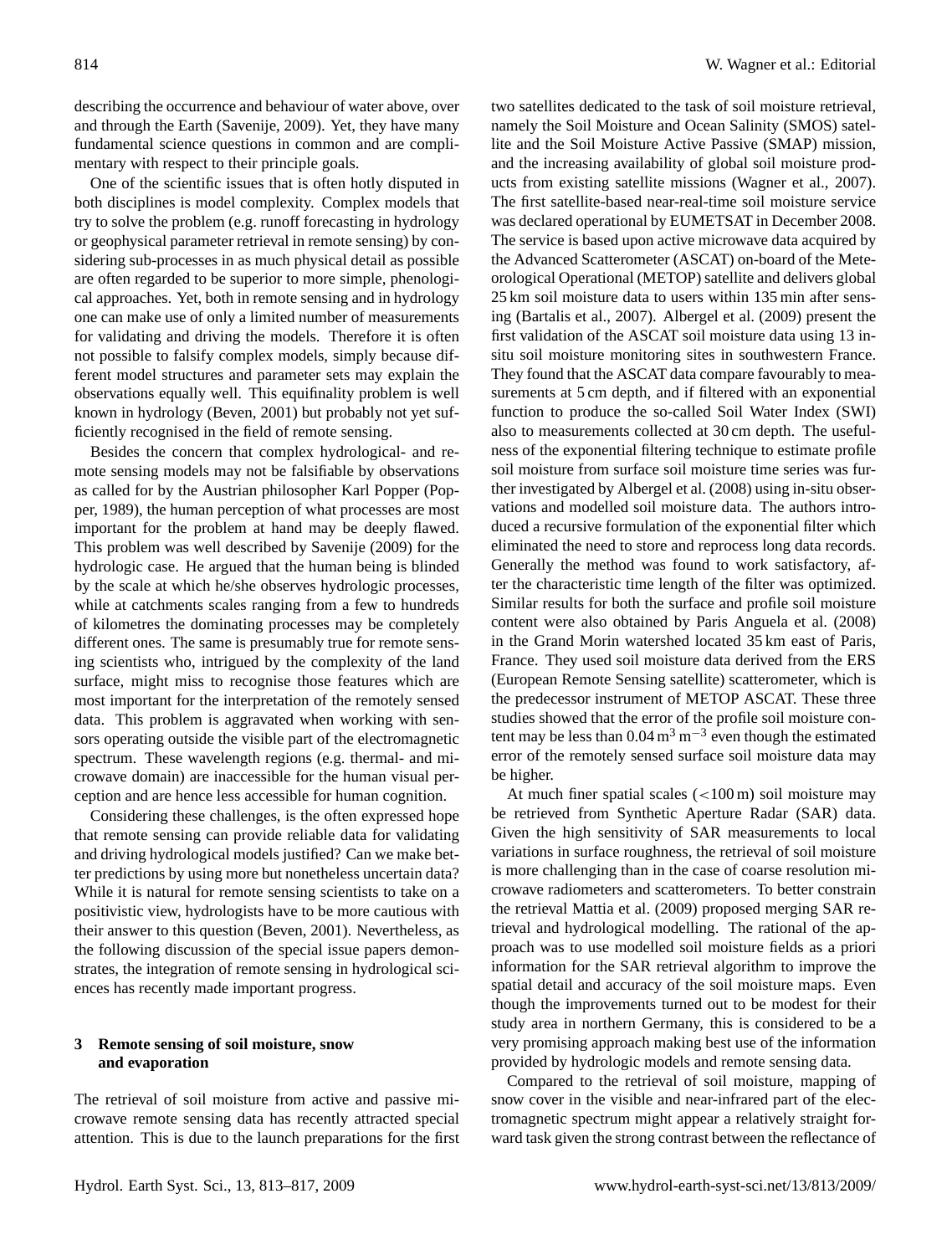snow and the reflectances of vegetation and soil. However, the discrimination between clouds and snow is still a source of uncertainty, especially over very bright surfaces. Probably the most widely used snow products are the daily snow cover map from NASA's Moderate-resolution Imaging Spectroradiometer (MODIS) and the Interactive Multisensor Snow and Ice Mapping System (IMS) distributed by NOAA. Regarding the MODIS product, various validation studies have found it to be of good quality (Parajka and Blöschl, 2006), yet cloud cover limits its usefulness in hydrologic applications (Dozier et al., 2008). Gafurov and Bárdossy (2009) therefore investigated different techniques for eliminating cloud covered pixels over the Kokcha catchment located in north-eastern part of Afghanistan. They could remove, on average, 30% of the cloudy pixels.

Evaporation cannot be observed directly by Earth observation satellites. Therefore it can only be estimated from remote sensing data if combined with models that describe the land-atmosphere exchanges of water and energy. Ma et al. (2009) proposed a new parameterisation scheme for deriving land surface variables and heat fluxes from ASTER (Advanced Space-borne Thermal Emission and Reflection radiometer) images and tested it over an experimental study site located on the Tibetan Plateau. The comparison with insitu measurements showed that the relative error of the three ASTER derived evaporation estimates was less than 10%. This compares favourably with relative errors reported in the literature which are generally in the range 15–30% (Kalma et al., 2008). Yet, as noted by Ma et al. (2009), the method is still in the development stage.

#### **4 Soil moisture and hydrologic models**

Remotely sensed soil moisture data may be used in multiple ways in hydrologic modelling, e.g. for evaluation (Liu et al., 2008; Laguardia and Niemeyer, 2008), calibration (Parajka et al., 2009), and data assimilation (Crow and Ryu, 2009). The main rationale behind using the satellite derived soil moisture data is probably not that one expects them to be more accurate than modeled soil moisture data, but that the error structures of the two data sources are different. Thus, a combination of them may be less biased and exhibit less random errors than any of them individually (Parajka et al., 2009).

Liu et al. (2008) used ERS scatterometer derived surface soil moisture data along with in-situ measurements to assess an eco-hydrological model over the Wuding River Basin in China. Although they observed differences between the simulated soil moisture data and the other two data sets, the temporal trends matched quite well. This encouraged them to use the hydrologic model to study the trend in soil moisture from 1956 to 2004. Their results confirmed that soil moisture has been decreasing in this area, a phenomenon referred to in China as the "Northern Drying". Laguardia and Niemeyer (2008) compared the ERS scatterometer derived Soil Water Index (SWI) to the outputs of the LISFLOOD hydrologic model over entire Europe. The two datasets showed good agreement over the major part of the European land area. Inconsistencies were found over mountainous areas such as the Alps, tundra regions in Scandinavia and along the eastern coast of Spain. While without additional datasets it was not possible to draw robust conclusions of where the inconsistencies stem from, the study results nevertheless gave a good impression about problem areas in Europe where both remote sensing data and regional-scale hydrological models should be used with care.

Parajka et al. (2009) used ERS scatterometer derived surface soil moisture data and runoff data for calibrating a conceptual dual layer hydrologic model over 148 catchments in Austria. They found that when only runoff was used in the calibration, runoff was simulated well while the agreement between the topsoil observations and simulations was poor. However, when both runoff and soil moisture were considered in the calibration, soil moisture was realistically simulated while not degrading the runoff model performance. They concluded that the added value of scatterometer data in such a calibration scheme lies especially in a more robust estimation of model parameters. Beyond this it would of course also be desirable that satellite-based soil moisture retrievals contribute to improving runoff forecasts. As shown by Brocca et al. (2009) over three catchments in central Italy, it is for example possible to estimate antecedent wetness conditions from ERS scatterometer data, allowing to predict runoff using an event-based rainfall-runoff model. But, as Crow and Ryu (2009) pointed out, there are a number of important situations where antecedent soil moisture conditions are of relatively minor importance for determining the basin response to rainfall. They suggested that remotely sensed soil moisture data should additionally be used to filter errors present in rainfall accumulation products. Crow and Ryu (2009) therefore reframed the hydrologic forecasting problem in such a way that potential benefits of remotely sensed soil moisture on state (i.e. antecedent soil moisture) and flux (i.e. rainfall) estimation are captured simultaneously. In a synthetic twin experiment, they demonstrated that the assimilation system can be designed in such a way as to avoid the potentially deleterious effects of correlated errors. While the performance of this assimilation approach still needs to be tested in real world situations, it can be expected that these fundamental ideas will trigger significant research and development particularly in data-poor areas.

#### **5 Terrain characterisation and hydraulic models**

Airborne laser scanning, also referred to as airborne lidar (Light Detection and Ranging), is a remote sensing technology which was introduced in the mid 1990s as a tool for topographic mapping (Flood, 2001). Just within a few years it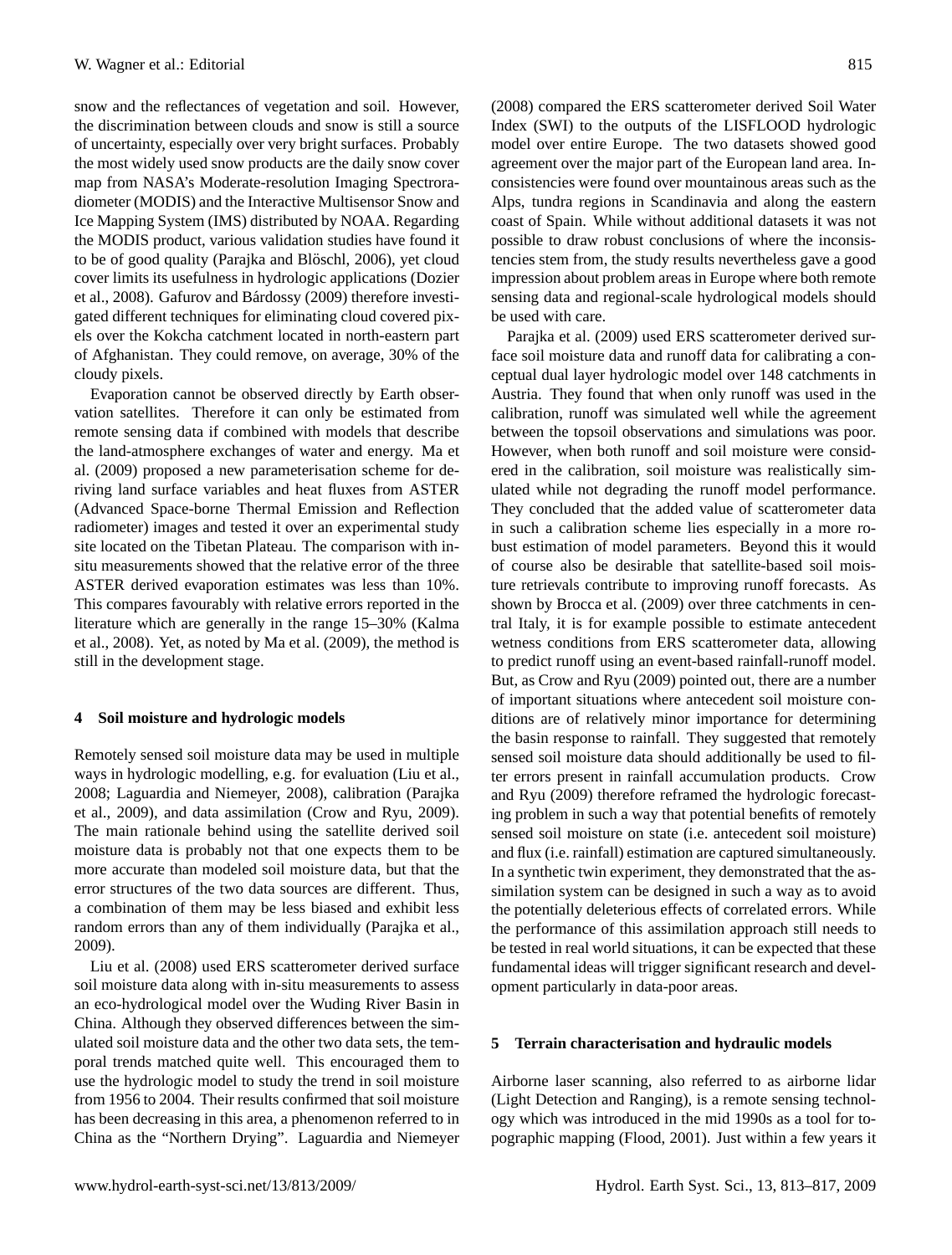became the standard technique for acquiring precise digital terrain models (DTMs) required for flood modelling. Yet, the use of lidar data in hydraulic models is not without scientific challenges. One is that hydraulic models require a particular representation of the terrain model that allows a stable numerical solution of the water flow equations. Another problem is that for pure computational reasons hydraulic models cannot cope with densely sampled DTMs. These two problems were addressed by Mandlburger et al. (2008) who presented new methods for data reduction and conditioning the terrain model by imposing conditions on the orientation and shape of the hydraulic mesh. They showed that these DTM post-processing steps are essential for achieving a realistic simulation of the inundation area and flow velocity of the extreme flood of the river Kamp in Lower Austria in 2002.

A new generation of airborne lidar sensors, referred to as full-waveform sensors, captures the complete return signal of the laser pulses scattered backwards by the terrain. These sensors provide, in addition to the geometric information, a number of physical observables such as the backscatter cross section or the width of each registered echo. This makes them very attractive for mapping of near-surface vegetation and other objects that may influence the flow of water over land (Wagner et al., 2008). Bretar et al. (2009) presented methods for processing of full-waveform lidar data, applying them over an experimental area in the south of the French Alps used for studying erosion and hydrological processes. The results showed that full-waveform data are useful for identifying small gullies and crests, and for the classification of land, road, rock and vegetation.

A further important means for improving hydraulic simulations is to calibrate the models with water stage maps derived from remote sensing images taken during flooding events. This calibration usually involves modifying the effective roughness coefficients. While cloud cover often impedes the acquisition of optical images, SAR images can be acquired under any weather conditions. Nevertheless, the quality of SAR derived flood extent maps is limited by the spatial and radiometric resolution (speckle) of the sensors which is why new high-resolution spaceborne SAR sensors such as TerraSAR-X are expected to significantly improve the usability of such data. Zwenzner and Voigt (2009) showed that when TerraSAR-X data were merged with lidar derived terrain models then it was even possible to generate flood extent maps of comparable quality as those from airborne imagery. Montanari et al. (2009) put forward the idea to use SAR derived water stages for updating a coupled hydrologichydraulic model. Their hypothesis was that such maps implicitly represent basin saturation, thus providing a means for monitoring the time variation of runoff coefficients. With data collected during a storm event over the Alzette River in Luxembourg they showed that, although it was not possible to identify "best" values for the coefficients, the range of meaningful values could be narrowed.

Finally, Mahrzahn and Ludwig (2009) presented a method for extracting fine-scale surface roughness parameters from polarimetric SAR data which may be useful for improving the parameterisation of local-scale water flow over bare soil surfaces. Within this method, it appears feasible to indirectly assess spatial patterns of soil bulk density parameters, such as soil porosity and void ratio.

### **6 Conclusions**

Earth observation has become a much more user oriented discipline than it was in the past. One important paradigm shift was that remote sensing missions should be designed starting from user requirements. Another important recognition was that users cannot be expected to process raw or low-level remote sensing data products. Therefore, more and more satellite missions have a ground segment which delivers geophysical data products such as soil moisture or snow cover in an operational manner. But even the integration of such higher-level remote sensing products in hydrological models still represents a significant challenge as the direct ingestion of remote sensing products into hydrological models is in general not possible. Rather, it is often necessary to adapt the models and to develop suitable data assimilation techniques. As the papers of this special issue demonstrate these challenges have spurred many new scientific ideas, some of which should eventually lead to improved hydrologic predictions in gauged and, probably even more so, ungauged basins.

#### **References**

Albergel, C., Rudiger, C., Pellarin, T., Calvet, J.-C., Fritz, N., Frois- ¨ sard, F., Suquia, D., Petitpa, A., Piguet, B., and Martin, E.: From near-surface to root-zone soil moisture using an exponential filter: an assessment of the method based on in-situ observations and model simulations, Hydrol. Earth Syst. Sci., 12, 1323–1337, 2008,

[http://www.hydrol-earth-syst-sci.net/12/1323/2008/.](http://www.hydrol-earth-syst-sci.net/12/1323/2008/)

Albergel, C., Rüdiger, C., Carrer, D., Calvet, J.-C., Fritz, N., Naeimi, V., Bartalis, Z., and Hasenauer, S.: An evaluation of ASCAT surface soil moisture products with in-situ observations in Southwestern France, Hydrol. Earth Syst. Sci., 13, 115–124, 2009,

[http://www.hydrol-earth-syst-sci.net/13/115/2009/.](http://www.hydrol-earth-syst-sci.net/13/115/2009/)

- Bartalis, Z., Wagner, W., Naeimi, V., Hasenauer, S., Scipal, K., Bonekamp, H., Figa, J., and Anderson, C.: Initial soil moisture retrievals from the METOP-A Advanced Scatterometer (ASCAT), Geophy. Res. Lett, 34, L20401, doi:10.1029/2007GL031088, 2007.
- Beven, K.: How far can we go in distributed hydrological modelling?, Hydrol. Earth Syst. Sci., 5, 1–12, 2001, [http://www.hydrol-earth-syst-sci.net/5/1/2001/.](http://www.hydrol-earth-syst-sci.net/5/1/2001/)
- Bretar, F., Chauve, A., Bailly, J.-S., Mallet, C., and Jacome, A.: Terrain surfaces and 3-D landcover classification from small footprint full-waveform lidar data: application to badlands, Hydrol.